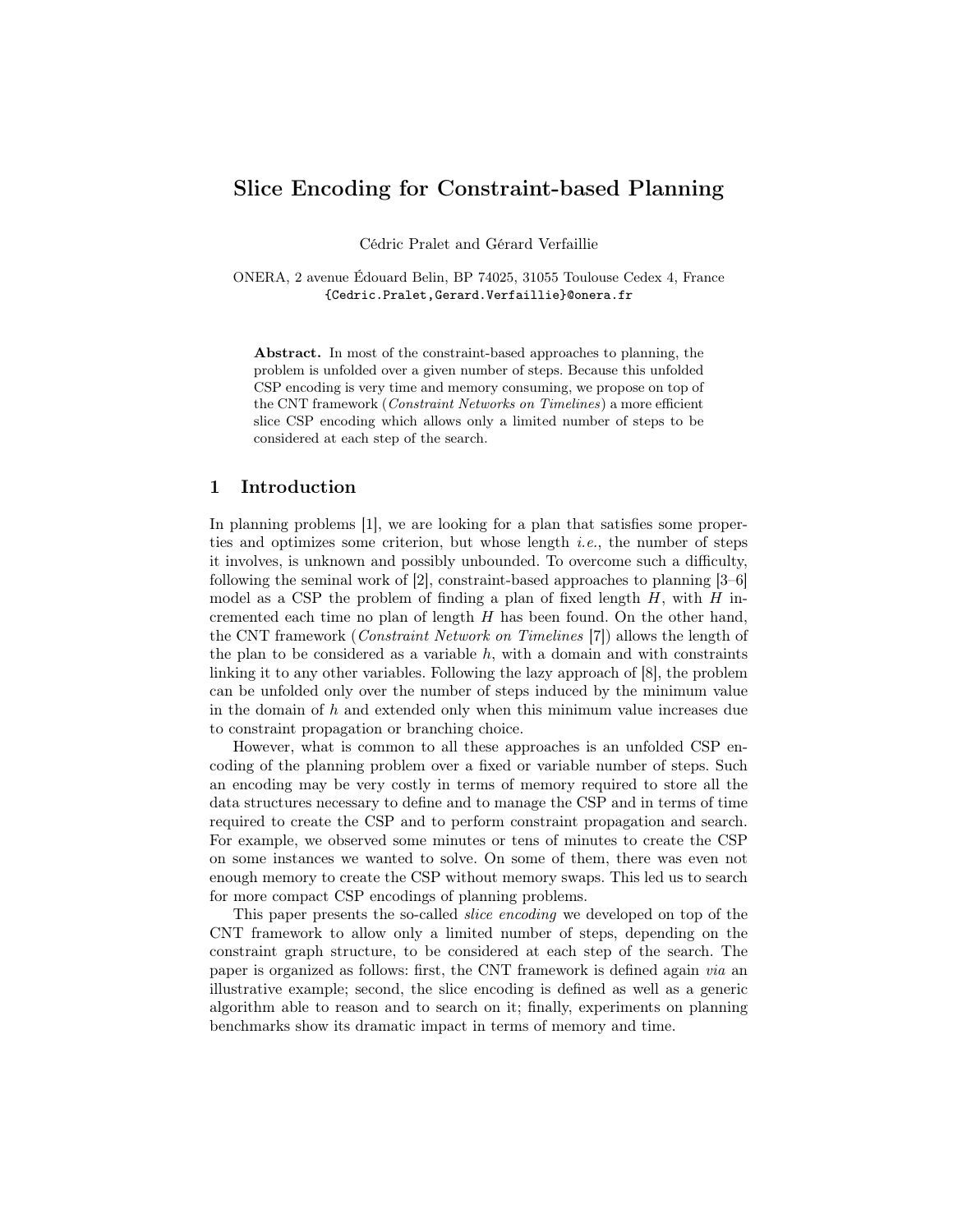# 2 The CNT framework

### 2.1 An Illustrative Example

Let us consider the following planning problem which is a very simplified version of a real mission management problem for an Earth observation satellite.

We assume a satellite able to perform observations of specified areas of the Earth's surface. We consider a planning horizon  $[Ts..Te]$  ([a..b] denotes the set of integers between  $a$  and  $b$ ). We assume  $N$  candidate observations on this horizon, numbered from 1 to N. Each observation  $k \in [1..N]$  has a starting time  $Ts[k]$ and an ending time  $Te[k]$ , with  $Ts < Ts[k] < Te[k] < Te$ . Two observations cannot overlap. To perform an observation, the instrument must be switched on at least ∆on before starting observing. The instrument is initially off. Solar panels deliver a power Pe. When the instrument is on, a power  $Ce > Pe$  is consumed. The initial energy level is  $E_i$ . Its minimum and maximum levels are Emin and Emax. All data are assumed to be positive integers. The objective is to maximize the number of observations performed.



Fig. 1. Graphical representation of an instance (a) and of an optimal solution (b) of the mission management problem for an Earth observation satellite

Figure 1a represents an instance of this problem. Observations  $o_1$  and  $o_2$  are incompatible because of overlapping. Similarly, observation  $o_4$  is incompatible with  $o_3$  and  $o_5$  because of overlapping. Figure 1b is a graphical representation of an optimal solution of this instance. Only observations  $o_1$ ,  $o_3$ , and  $o_5$  are performed. The instrument remains on between  $o_3$  and  $o_5$  because of insufficient time to switch it off. We can observe that the evolution of the energy level depends only on the status of the instrument. Let us use this planning problem to illustrate the basic definitions of the CNT framework.

#### 2.2 Horizon Variables

Horizon variables are used to represent the number of steps to be considered.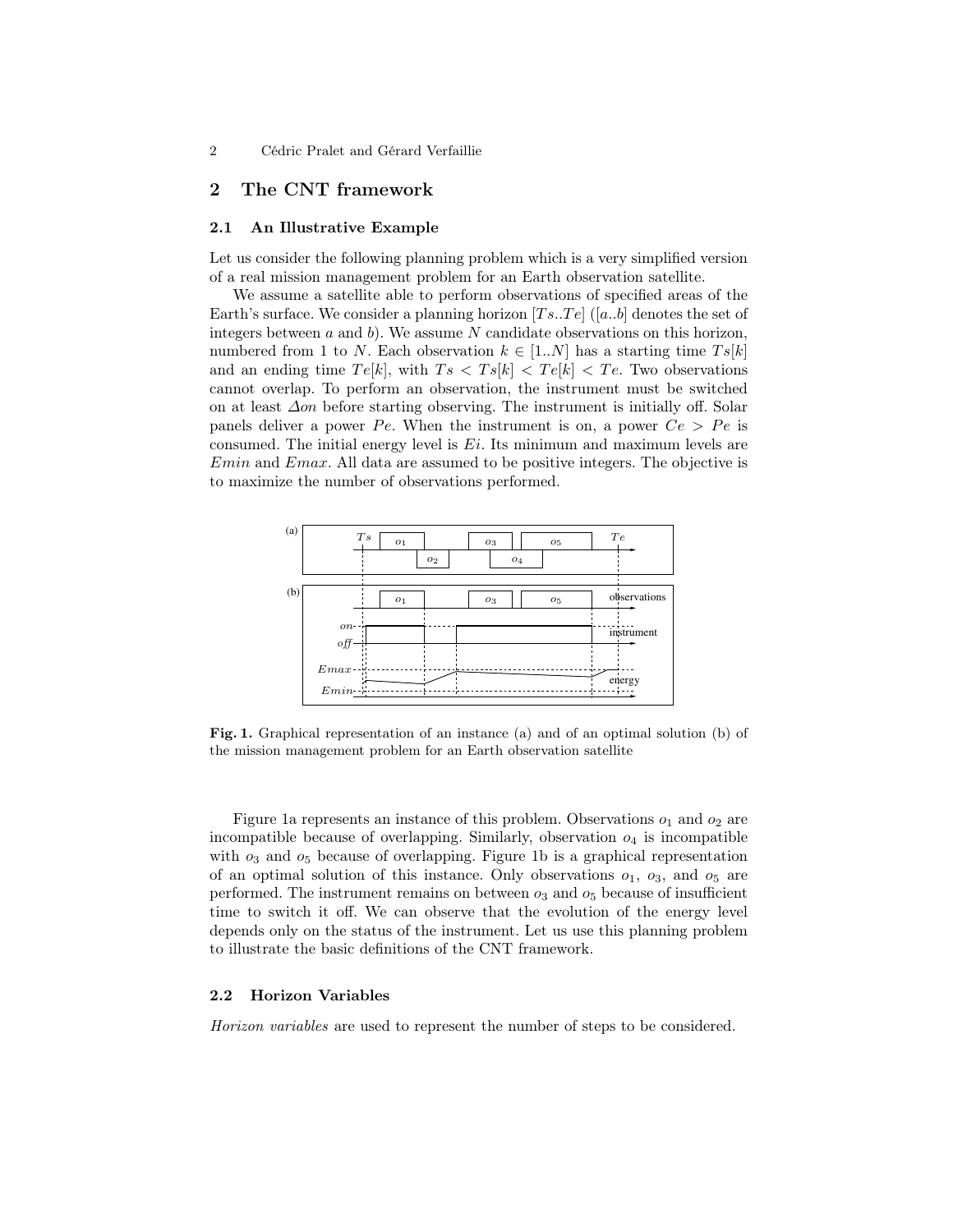**Definition 1.** A horizon variable h is a variable whose domain of values is any subset of N. We will use  $\mathbf{D}(h)$  to denote the domain of a horizon variable h.

In the planning problem described above, it may be useful to consider two horizon variables: a horizon variable ho to represent the number of steps in terms of observation and another one hi to represent the number of steps in terms of instrument status. If we associate a step with the start and the end of the horizon and with the start and the end of each observation performed,  $\mathbf{D}(ho) = [2..2N + 2]$ : at least 2 steps when no observation is performed and at most  $2N + 2$  steps when all the candidate observations are performed. In the same way, if we associate a step with the start and the end of the horizon and with each instant at which the status of the instrument changes,  $\mathbf{D}(hi) = \mathbf{D}(ho)$ .

#### 2.3 Time References and Timelines

Time references represent the temporal positions of the successive steps.

**Definition 2.** A time reference t is a pair  $\langle D, h \rangle$  where D is any subset of  $\mathbb{R}$ and h a horizon variable.  $D$  is the domain of values of t and h is its horizon i.e., the number of steps in t. We will use  $D(t)$  and  $h(t)$  to denote respectively the domain and the horizon of a time reference t.

In our planning problem, we can consider two time references: one time reference to associated with observation, with  $h(to) = ho$  and  $D(to) = \{Ts, Te\} \cup$  $(\cup_{k=1}^{N} \{Ts[k], Te[k]\})$ , and one time reference ti associated with instrument status, with  $\mathbf{h}(ti) = hi$  and  $\mathbf{D}(ti) = \{Ts, Te\} \cup (\bigcup_{k=1}^{N} \{Ts[k] - \Delta on, Te[k]\})$  (it would be counterproductive to switch the instrument on strictly more than  $\Delta$ on before starting observing and to switch it off strictly after ending observing).

Timelines are used to represent the values of the relevant attributes of the system at the successive steps.

**Definition 3.** A timeline x is a pair  $\langle D, t \rangle$  where D is the domain of values of x and t its time reference. We will use  $\mathbf{D}(x)$  and  $\mathbf{t}(x)$  to denote respectively the domain and the time reference of a timeline x. For brevity, we will often use  $h(x)$  to denote the horizon of the time reference of a timeline  $x: h(x) = h(t(x))$ .

In our planning problem, we can consider three timelines: a timeline no to represent the number of the starting observation if any, a timeline in to represent the current instrument status, and a timeline en to represent the current level of energy, with  $t(no) = to$  and  $t(in) = t(en) = ti$  (timelines in and en are fully synchronized). Moreover, we have  $\mathbf{D}(no) = [0..N]$  (0 when no observation is starting),  $\mathbf{D}(in) = \{0,1\}$  (0 when the instrument is off), and  $\mathbf{D}(en) = [Emin..Emax]$ .

### 2.4 Static and Dynamic Variables

Definition 4. A static variable is either a horizon variable, or any other variable independent from time references and timelines.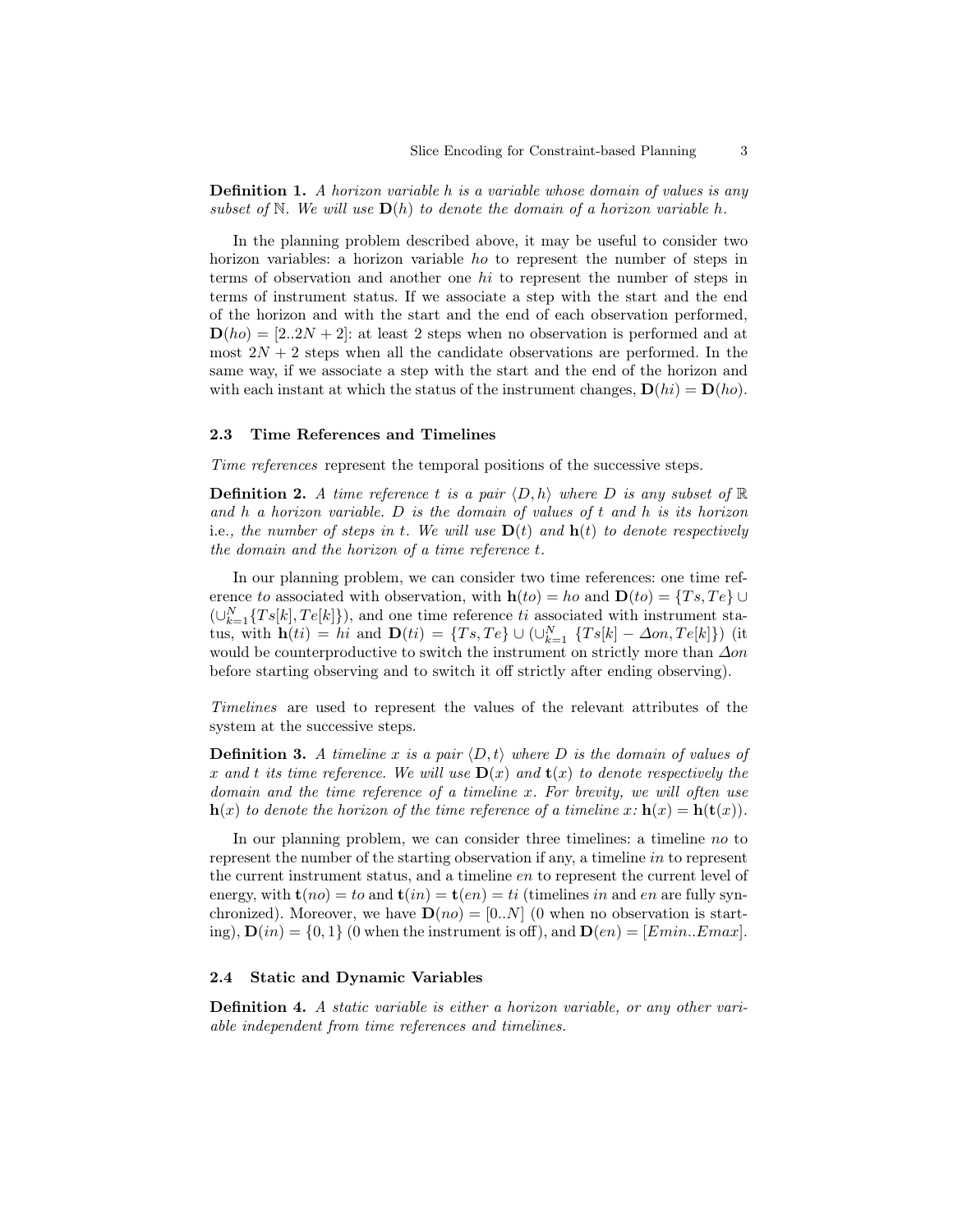In our planning problem, it may be convenient to associate with each candidate observation  $k \in [1..N]$  a variable  $st[k]$  of domain  $[0..2N+2]$  to represent the observation step at which observation k is performed (0 when k is not performed). It may be also convenient to use a static variable  $obj$  of domain  $[0..N]$ to represent the number of observations performed.

Dynamic variables are associated with steps of time references and timelines.

**Definition 5.** A time reference t (resp. timeline x) and an assignment H of its horizon variable together induce a finite set of variables  $\{t_i \mid i \in [1..H]\}$  (resp.  ${x_i | i \in [1..H]}$ . This set is empty when  $H = 0$ . All these variables share the same domain of values  $\mathbf{D}(t)$  (resp.  $\mathbf{D}(x)$ ).

See Fig. 2 for a graphical representation of time reference  $ti$  and timeline  $en$ when  $h(ti) = 4$ . For example, variable  $t_i$  represents the temporal position of step 3 and variable  $en_3$  the energy level at step 3.



Fig. 2. Graphical representation of time reference  $ti$  and timeline  $en$ 

### 2.5 Static and Dynamic Constraints

Static constraints are used to limit the possible assignments of static variables.

**Definition 6.** A static constraint c is simply a CSP constraint  $[9]$  whose scope is limited to static variables.

In our planning problem, the following static constraints can be defined:

$$
obj = card\{k \in [1..N] \mid st[k] \neq 0\}
$$
\n
$$
(1)
$$

$$
(Even(hi)) \land (Even(ho)) \land (hi \le ho)
$$
\n
$$
(2)
$$

Constraint 1 defines the objective to be maximized as the number of observations performed. Constraint 2 limits the values of horizon variables hi and ho.

Dynamic constraints are used to limit the possible combinations of assignments of static and dynamic variables. The difficulty is that the set of dynamic variables associated with time references and timelines is not fixed. It depends on the assignments of the horizon variables. This leads us to a definition of a dynamic constraint which is not as obvious as the previous definitions are. We will use several examples to illustrate it.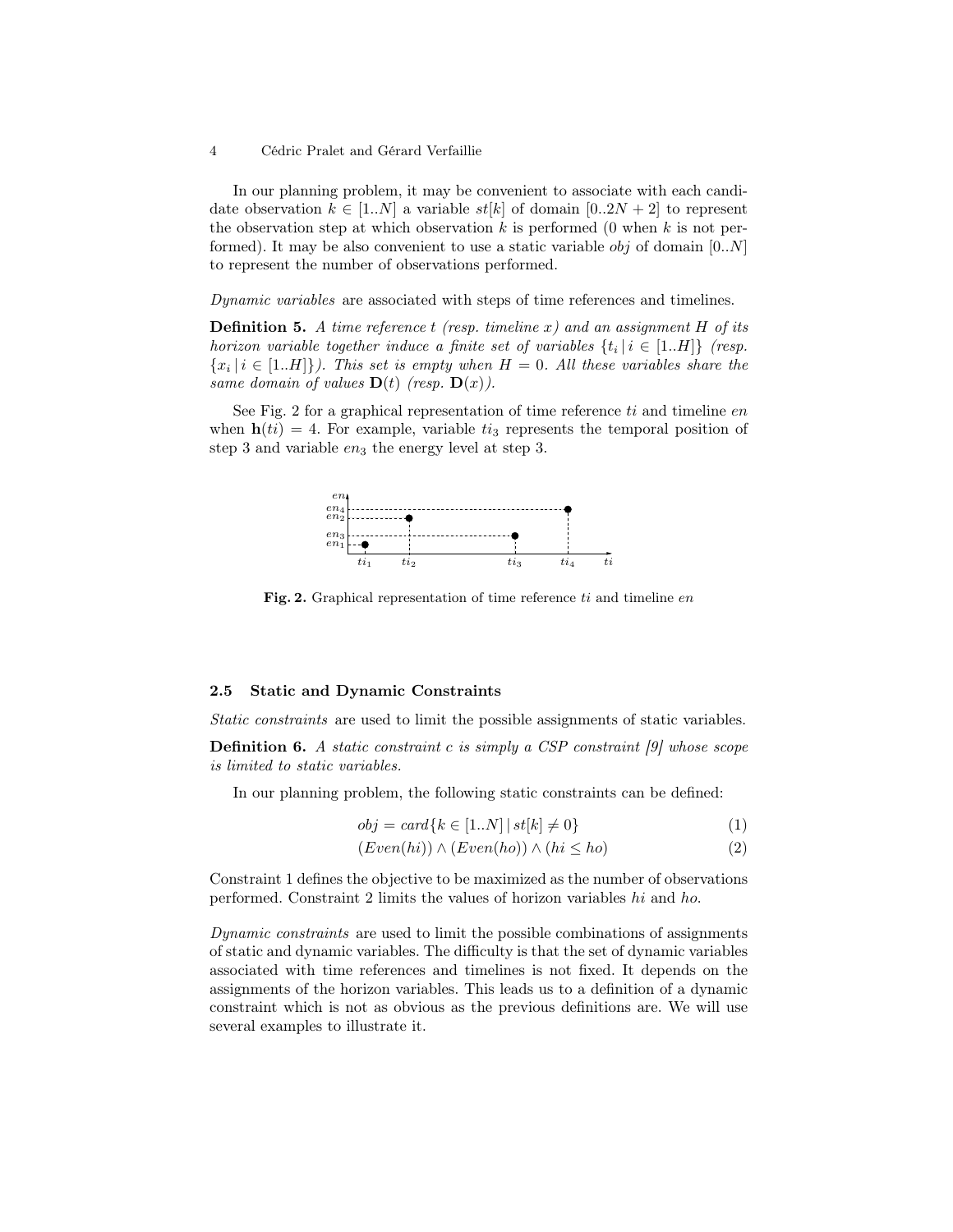**Definition 7.** A dynamic constraint c is a tuple  $\langle S, D, f \rangle$  where S is a finite set of static variables, D is a finite set of time references and timelines, and f is a function which associates a finite set of CSP constraints with each assignment H of the horizon variables of the timelines and time references in D. Variables in the scope of these induced CSP constraints must be either static variables in S or dynamic variables in the set of dynamic variables induced by H for time references and timelines in D.

In our planning problem, the following dynamic constraints can be defined:

$$
(to1 = Ts) \land (no1 = 0) \land (toho = Te) \land (noho = 0)
$$
\n(3)

$$
\forall i \in [2..ho-1], (no_i = 0) \leftrightarrow (no_{i-1} \neq 0)
$$
\n(4)

$$
\forall k \in [1..N], \forall i \in [2..ho], (no_{i-1} = k) \rightarrow ((to_{i-1} = Ts[k]) \land (to_i = Te[k])) \tag{5}
$$

∀k ∈ [1..N], ∀i ∈ [1..ho], (no<sup>i</sup> = k) ↔ (st[k] = i) (6)

$$
(ti_1 = Ts) \land (in_1 = 0) \land (en_1 = Ei) \land (ti_{hi} = Te) \land (in_{hi} = 0)
$$
\n(7)

$$
\forall i \in [2..hi-1], in_i \neq in_{i-1} \tag{8}
$$

$$
\forall i \in [2..hi], \, en_i = \min(Emax, en_{i-1} + (ti_i - ti_{i-1}) \cdot (Pe - Ce \cdot in_{i-1})) \tag{9}
$$

$$
\forall i \in [2..ho], (no_{i-1} \neq 0) \rightarrow (DuringVal(in, 1, to_{i-1} - \Delta on, to_i))
$$
\n
$$
(10)
$$

More precisely, Constraints 3 and 7 define the initial and final states. With regard to Definition 7, a constraint like  $to_{ho} = Te$  is a dynamic constraint defined by the tuple  $c = \langle \emptyset, \{to\}, f \rangle$  with f the function which associates with each assignment H of ho the unique unary CSP constraint  $to_H = Te$  on dynamic variable  $to_H$ . Constraint 4 defines the alternation of observation starting and ending for timeline no. It corresponds to a dynamic constraint defined by the tuple  $c = \langle \emptyset, \{no\}, f \rangle$  with f the function which associates with each assignment *H* of *ho* the set { $(no_i = 0)$  ↔  $(no_{i-1} \neq 0) | i \in [2..H-1]$ } of  $(H-2)$  binary CSP constraints, each one connecting dynamic variables  $no_i$  and  $no_{i-1}$ .

Constraint 5 links timeline no and time reference to. Together with the basic assumption of the CNT framework according to which temporal positions in any time reference are totally and strictly ordered (see Sect. 2.6 below), it guarantees that there is no overlapping between observations. Constraint 6 enforces consistency between timeline no and static variables  $st[k]$ . Constraint 8 defines the alternation of values 0 and 1 for timeline in. Constraint 9 describes the way the energy level evolves. Note that the minimum level of energy  $Emin$  is guaranteed via the domain of timeline en. Constraint 10 uses a special constraint called DuringVal (not detailed here) and guarantees that the instrument is switched on at least ∆on before starting observing and that it remains on until ending observing. Such a constraint is called a synchronization constraint because it links timeline no and timeline in, which do not share the same time reference.

### 2.6 Constraint Networks on Timelines (CNTs)

All these definitions can be put together in order to define constraint networks on timelines.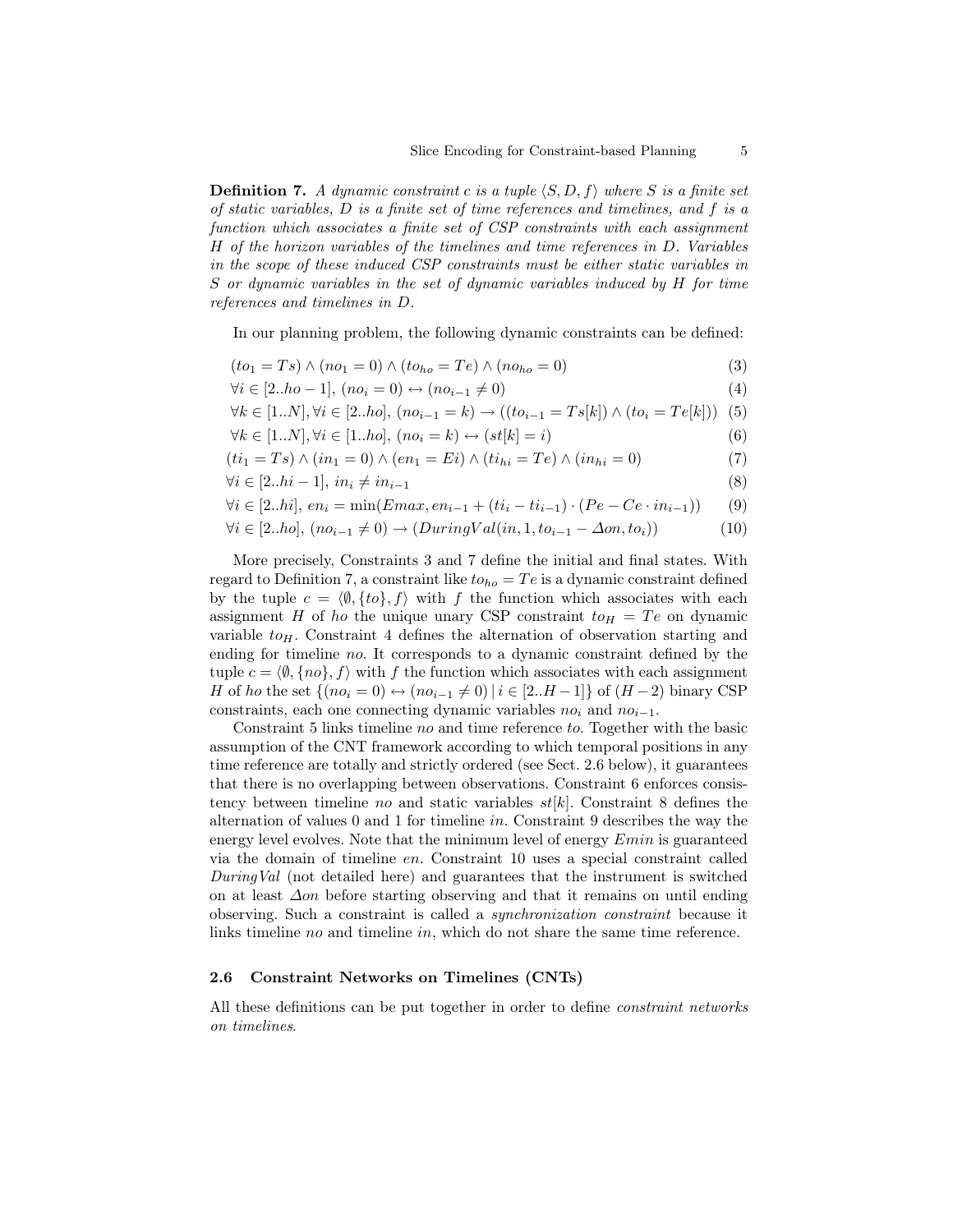**Definition 8.** A constraint network on timelines is a tuple  $N = \langle V, CS, T, X, CD \rangle$ where  $V$  is a finite set of static variables,  $CS$  is a finite set of static constraints whose scopes are included in  $V$ ,  $T$  is a finite set of time references whose horizons belong to  $V$ ,  $X$  is a finite set of timelines whose time references belong to T, and CD is a finite set of dynamic constraints whose scopes in terms of static variables, time references, and timelines are respectively included in  $V$ ,  $T$ , and  $X$ .

It is assumed that a default dynamic constraint  $c_t$  is associated with each time reference  $t \in T$ . This constraint enforces that the temporal variables associated with t are totally and strictly ordered:  $\forall t \in T, \forall i \in [1..h(t) - 1], t_i < t_{i+1}.$ 

The CNT which results from the modeling of our planning problem is defined by the tuple  $\langle V, CS, T, X, CD \rangle$ , with  $V = \{ho, hi, obj\} \cup \{st[k] | k \in [1..N]\},$  $CS = \{c_i \mid i \in [1..2]\}, T = \{to, ti\}, X = \{no, in, en\}, \text{ and } CD = \{c_i \mid i \in [3..10]\}.$ 

### 2.7 Assignments, Solutions, Consistency, and Optimality

**Definition 9.** An assignment of a CNT  $N$  is an assignment of all its static variables (including all the horizon variables) and of all the induced dynamic variables. A solution is an assignment of  $N$  such that all its static constraints and all the CSP constraints induced by all its dynamic constraints are satisfied. A CNT is consistent if and only if it admits a solution. An objective variable obj is a static variable which is a function of other static or dynamic variables and whose domain is equipped with a total order  $\succ$ . A solution Sol is optimal iff there is no other solution Sol' such that  $Sol'[obj] \succ Sol[obj]$ .<sup>1</sup>

In our planning problem,  $obj = npo$  and  $\succ = \succ$ . Figure 3 represents an optimal solution of the CNT which results from the modeling of the instance of our planning problem described in Fig. 1a, with  $Ts = 0$ ,  $Te = 58$ ,  $\Delta on = 3$ ,  $Pe = 20, Ce = 22, Ei = 150, Emin = 50, and Emax = 300. This is a tab$ ular representation of the solution described in Fig. 1b. Assignments of static variables are omitted.

| istep     | 2 | 3  |    | $\mathcal{D}$                     | 6        |  |
|-----------|---|----|----|-----------------------------------|----------|--|
| to        |   | 14 | 24 | 34                                | 36 52 58 |  |
| $n_{O}$   |   | 0  | 3  |                                   | 5        |  |
| $t\imath$ |   | 14 | 21 | 52                                | 58       |  |
| $\it in$  |   |    |    |                                   |          |  |
| en        |   |    |    | 150   170   144   284   222   300 |          |  |

Fig. 3. Optimal solution of the CNT resulting from the modeling of the instance of the mission management problem described in Fig. 1a

<sup>&</sup>lt;sup>1</sup>  $A[v]$  denotes the value of variable v in assignment A.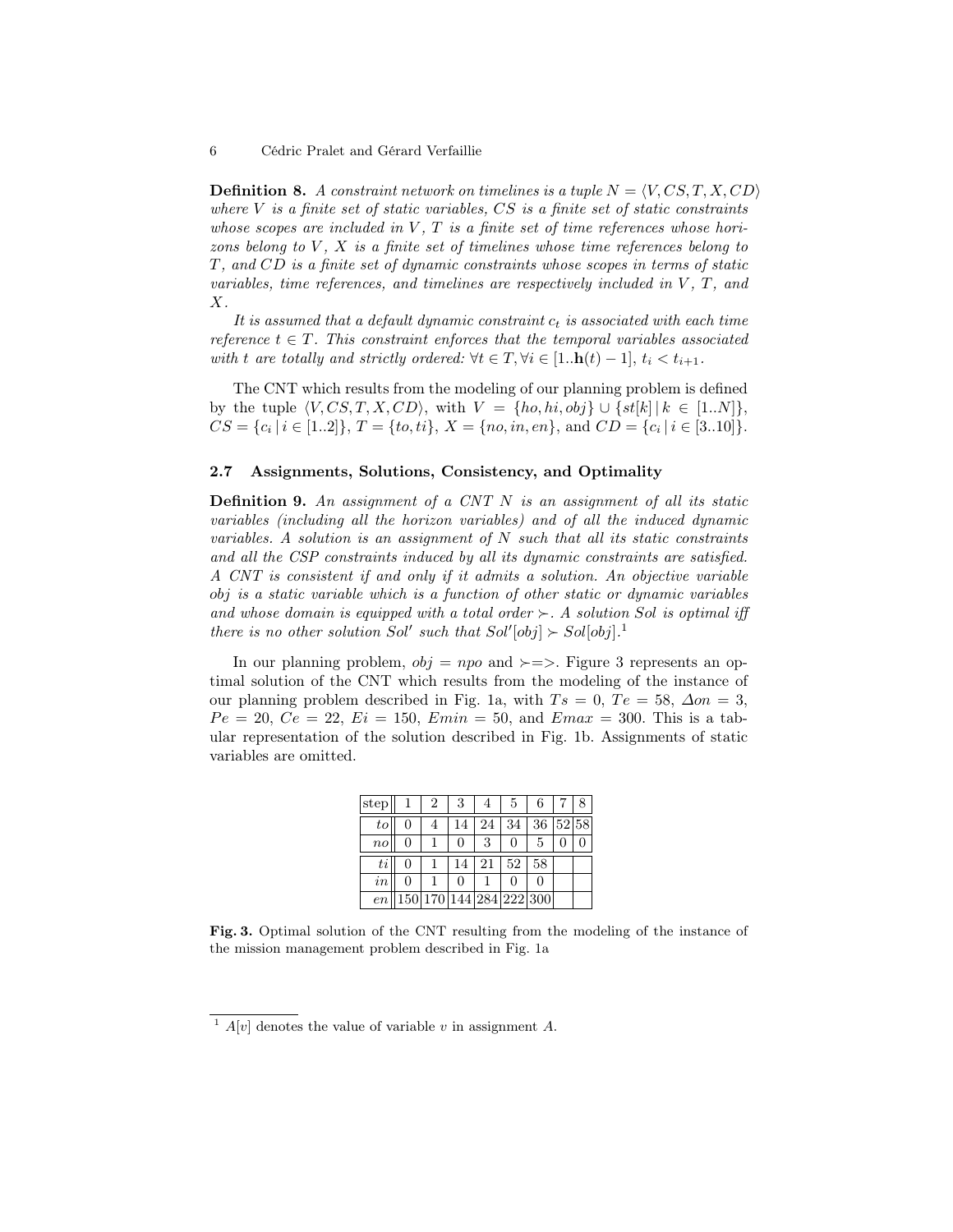#### 2.8 Comparison with other modeling frameworks

From the constraint programming point of view, a CNT is a kind of dynamic (conditional) CSP [10] whose dynamic aspect comes from the assignment of the horizon variables and from the definition of the dynamic constraints. The CNT framework is in some way more specialized because it aims at modeling specific systems: discrete event dynamic systems. This justifies the presence of the basic notions of horizon and time, which do not appear in standard dynamic CSPs.

From the planning point of view, contrarily to classical frameworks such as PDDL [11], built around the notions of action, precondition, effect, duration, and resource consumption, the CNT framework is a more basic modeling framework, built around the notions of time reference, timeline, and constraint. This allows complex dynamic phenomena to be modeled. According to several features, the CNT framework is close to the CAIP framework used in the EUROPA planning system [12]. But the CNT framework is a pure CSP framework, which inherits the clear semantics and the flexibility of CSPs.

# 3 Slice CSP Encoding of Stationary Constraints

We can now present the slice CSP encoding of CNTs we propose. For the moment, this encoding is limited to CNTs where static constraints are of any kind, but dynamic ones are limited to so-called stationary dynamic constraints. Although such constraints already allow a wide range of planning problems to be modeled, extension to other dynamic constraints is discussed in Sect. 3.3.

### 3.1 Stationary dynamic constraints

To define stationary dynamic constraints, we first define constraint generators.

**Definition 10.** A constraint generator c is a tuple  $c = \langle S, G, R \rangle$  such that:

- $S$  is a finite set of static variables;
- G is a finite sequence of pairs  $\langle x, -k \rangle$  where x is either a time reference or a timeline and k a positive integer, and such that all time references and timelines x involved in G share the same horizon variable, denoted  $\mathbf{h}(c)$ ;
- $R$  is a subset of  $\Pi_{v \in S} \mathbf{D}(v) \times \Pi_{(x,-k) \in G} \mathbf{D}(x)$ , implicitly or explicitly defined.

For each x involved in G, we will use  $m(c, x)$  to denote the memory of x in c, defined as  $\mathbf{m}(c, x) = \max\{k \mid (x, -k) \in G\}$ . Finally, we will use  $\mathbf{m}(c)$  to denote the memory of c, defined as  $\mathbf{m}(c) = \max\{\mathbf{m}(c, x) | \langle x, .\rangle \in G\}.$ 

**Definition 11.** Let  $c = \langle S, G, R \rangle$  be a constraint generator. Given  $i \in [m(c) +$ 1.. max $(D(h(c)))$ , the CSP constraint  $c_i$  generated by c at step i is a constraint whose scope is  $S\cup \{x_{i-k} \mid \langle x, -k \rangle \in G\}$  and relation is R. The dynamic constraint generated by c is defined by the tuple  $\langle S, D, f \rangle$  where  $D = \{x \mid \langle x, . \rangle \in G\},$ and f is the function which associates with each assignment H of  $h(c)$  the set  ${c_i \mid i \in [m(c) + 1..H]}$  of CSP constraints i.e., the dynamic constraint  $\forall i \in$  $[m(c) + 1..h(c)], c_i.$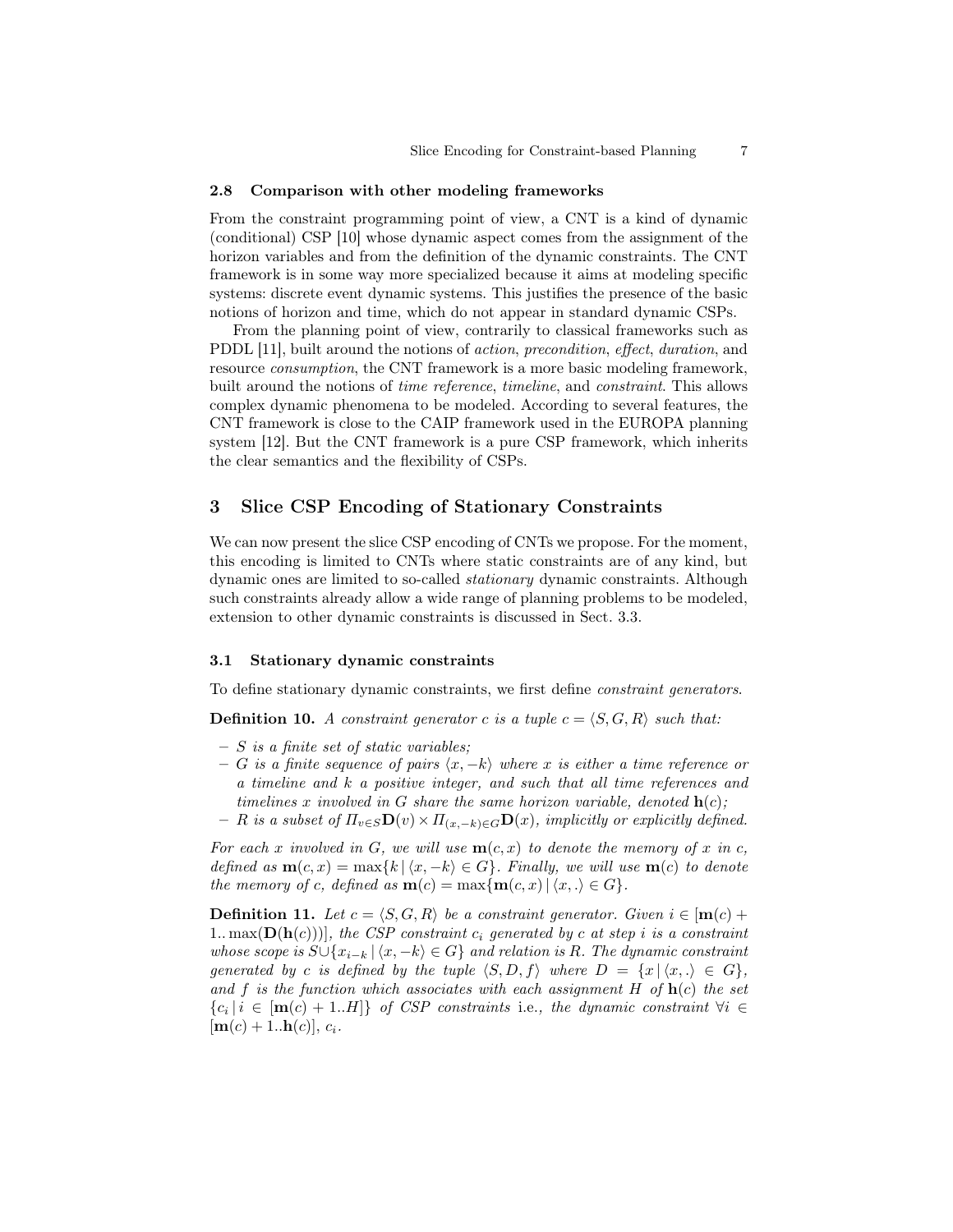Such a dynamic constraint is referred to as a stationary dynamic constraint because relation  $R$  does not depend on  $i$ . For example, let us consider the constraint generator  $c = \langle \emptyset, \{\langle in, 0 \rangle, \langle in, -1 \rangle\}, R \rangle$ , where in is the timeline introduced in Sect. 2 and R is the relation which includes all pairs  $(a, b)$  such that  $a \neq b$ . Intuitively, this constraint generator states that the value of timeline in at the current step must differ from the value of timeline in one step before. The memory of in in c is  $\mathbf{m}(c, in) = 1$ , which informally means that one step before the current step needs to be considered for in. In this case, the memory of c is  $\mathbf{m}(c) = 1$  too. For each  $i \in [\mathbf{m}(c) + 1]$ .  $\max(\mathbf{D}(hi))$ , the CSP constraint  $c_i$  generated by c at step i is  $in_i \neq in_{i-1}$  and the stationary dynamic constraint generated by c is  $\forall i \in [2..hi], in_i \neq in_{i-1}$ .

When relation  $R$  depends on  $i$ , it is possible to remain stationary by introducing a timeline  $\mathbf{st}(\mathbf{h}(c))$  whose value at each step i is equal to i. This implies introducing the stationary dynamic constraint  $\forall i \in [2..h(c)], \operatorname{st}(\mathbf{h}(c))_i =$  $\mathbf{st}(\mathbf{h}(c))_{i-1} + 1$  together with the special initialization constraint  $\mathbf{st}(\mathbf{h}(c))_1 = 1$ .<sup>2</sup> For example, constraint  $ti_1 = Ts$  can be defined as the stationary dynamic constraint  $\forall i \in [1..hi], (\mathbf{st}(hi)_i = 1) \rightarrow (ti_i = Ts)$  and constraint  $ti_{hi} = Te$  as the stationary dynamic constraint  $\forall i \in [1..hi], (\mathbf{st}(hi)_i = hi) \rightarrow (ti_i = Te)$ .

In the following, given the bijection existing between a constraint generator and its associated stationary dynamic constraint, constraint generators are directly considered as stationary dynamic constraints.

### 3.2 Slice Encoding of Stationary CNTs

It is now possible to define stationary CNTs and their slice encoding:

**Definition 12.** A stationary CNT  $N = \langle V, CS, T, X, CD \rangle$  is a CNT such that all the dynamic constraints in CD are stationary.

For each time reference or timeline  $x \in T \cup X$ ,  $m(x)$  denotes the memory of x, defined as  $\mathbf{m}(x) = \max\{\mathbf{m}(c, x) \mid c \in CD\}$ .

**Definition 13.** Let  $N = \langle V, CS, T, X, CD \rangle$  be a stationary CNT. The slice encoding of N is the CSP  $\langle s\mathbf{IV}(N), s\mathbf{IC}(N)\rangle$  such that:

- $-$  slV(N) is the set of slice variables generated by N, defined as  $V \cup \{x^{(-k)} | (x \in$  $T \cup X) \wedge (k \in [0, \mathbf{m}(x)])$  with  $\mathbf{D}(x^{(-k)}) = \mathbf{D}(x)$  for each k  $(x^{(-k)})$  is just a variable name);
- $-$  slC(N) is the set of slice constraints generated by N, defined as CS ∪  ${c^{(0)} | c \in CD}$  where, for each constraint generator  $c = \langle S, G, R \rangle \in CD$ ,  $c^{(0)}$ , called the slice constraint associated with c, is the CSP constraint whose scope is  $S \cup \{x^{(-k)} | \langle x, -k \rangle \in G\}$  and relation is R.

Given a stationary CNT, its slice encoding can be built automatically. For example, let us consider the part of our illustrative planning problem limited

 $2$  This special initialization constraint, which is not stationary, will be handled specifically by the algorithms defined in Sect. 4 (see function sliceSolve).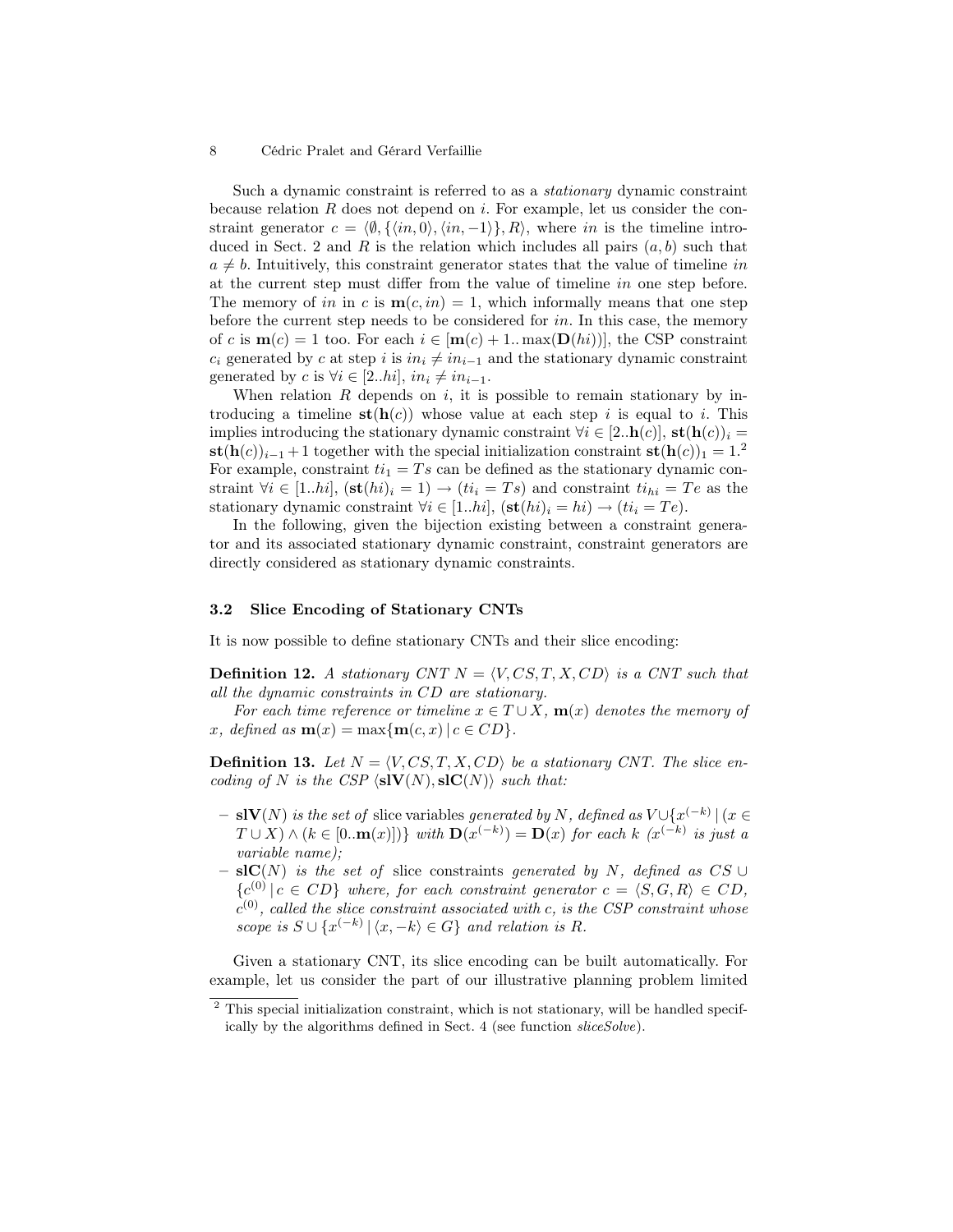to horizon variable  $hi$ , time reference  $ti$ , timelines in and  $en$ , and Constraints 7 to 9. To get a slice encoding, a timeline  $\mathbf{st}(hi)$  is introduced to represent the current step and Constraints 7 to 9 are transformed into the following stationary dynamic constraints (associated constraint generators are omitted):

$$
\forall i \in [2..hi], \mathbf{st}(hi)_i = \mathbf{st}(hi)_{i-1} + 1 \tag{11}
$$

$$
\forall i \in [1..hi], (\mathbf{st}(hi)_i = 1) \rightarrow ((ti_i = Ts) \land (in_i = 0) \land (en_i = Ei))
$$
\n(12)

$$
\forall i \in [1..hi], (\mathbf{st}(hi)_i = hi) \rightarrow ((ti_i = Te) \land (in_i = 0))
$$
\n(13)

$$
\forall i \in [1..hi], \ (2 \le \mathbf{st}(hi)_i \le hi-1) \rightarrow (in_i \ne in_{i-1}) \tag{14}
$$

$$
\forall i \in [1..hi], (\mathbf{st}(hi)_i \ge 2) \to (en_i = \min(Emax, en_{i-1} + (ti_i - ti_{i-1}) \cdot (Pe - Ce \cdot in_{i-1}))) \tag{15}
$$

In this particular case, all the time references and timelines have a memory of 1. But, in general, time references and timelines can have any memory greater than or equal to 0. According to Def. 13, the resulting slice encoding is as follows:

$$
st(hi)^{(0)} = st(hi)^{(-1)} + 1
$$
\n(16)

$$
(\mathbf{st}(hi)^{(0)} = 1) \to ((ti^{(0)} = Ts) \land (in^{(0)} = 0) \land (en^{(0)} = Ei))
$$
\n(17)

$$
(\mathbf{st}(hi)^{(0)} = hi) \to ((ti^{(0)} = Te) \land (in^{(0)} = 0))
$$
\n(18)

$$
(2 \le \mathbf{st}(hi)^{(0)} \le hi - 1) \to (in^{(0)} \ne in^{(-1)})
$$
\n(19)

$$
(\mathbf{st}(hi)^{(0)} \ge 2) \rightarrow
$$

$$
(en^{(0)} = \min(Emax, en^{(-1)} + (ti^{(0)} - ti^{(-1)}) \cdot (Pe - Ce \cdot in^{(-1)}))) \tag{20}
$$

Informally speaking, the slice encoding of a CNT contains all the constraints that must be checked at each step with regard to previous steps. Contrarily to an unfolded encoding whose size is in the best case a linear function of the number of steps to be considered, the size of a slice encoding is constant, only a function of the time reference and timeline memories. In this case, it involves only 8 variables and 5 constraints.

| Step                  |        |          |  | 4 | 5.                                                              | 6 |  | 9                  |                                                                                                                                                                                                                     |    | $ \mathbf{st}(hi) \mathbf{st}(hi) $ | $^{-1}$ st $(hi)^{(0)}$ |
|-----------------------|--------|----------|--|---|-----------------------------------------------------------------|---|--|--------------------|---------------------------------------------------------------------------------------------------------------------------------------------------------------------------------------------------------------------|----|-------------------------------------|-------------------------|
| in                    |        |          |  |   |                                                                 |   |  |                    | $\left  \sin \left( \sin \frac{\pi}{2} \right) \sin \frac{\pi}{2} \right $ in $\left  \sin \left( \sin \frac{\pi}{2} \right) \sin \frac{\pi}{2} \right $ in $\left  \sin \left( \sin \frac{\pi}{2} \right) \right $ | in | $in^{(-1)}$                         | $in^{(0)}$              |
| en                    |        |          |  |   |                                                                 |   |  |                    | $ en_1 en_2 en_3 en_4 en_5 en_6 en_7 en_8 en_9 en_{10} $                                                                                                                                                            | en | $-1$<br>en'                         | $en^{(0)}$              |
| ti                    | $ti_1$ | $t_{i2}$ |  |   | $ti_3 \,   \, ti_4 \,   \, ti_5 \,   \, ti_6 \,   \, ti_7 \,  $ |   |  |                    | $ t_{8} t_{19} t_{10}$                                                                                                                                                                                              | ti | $ti^{(-1)}$                         | $t_i^{(0)}$             |
| Unfolded CSP encoding |        |          |  |   |                                                                 |   |  | Slice CSP encoding |                                                                                                                                                                                                                     |    |                                     |                         |

**Fig. 4.** Comparison between a unfolded and a slice CSP encoding when  $hi = 10$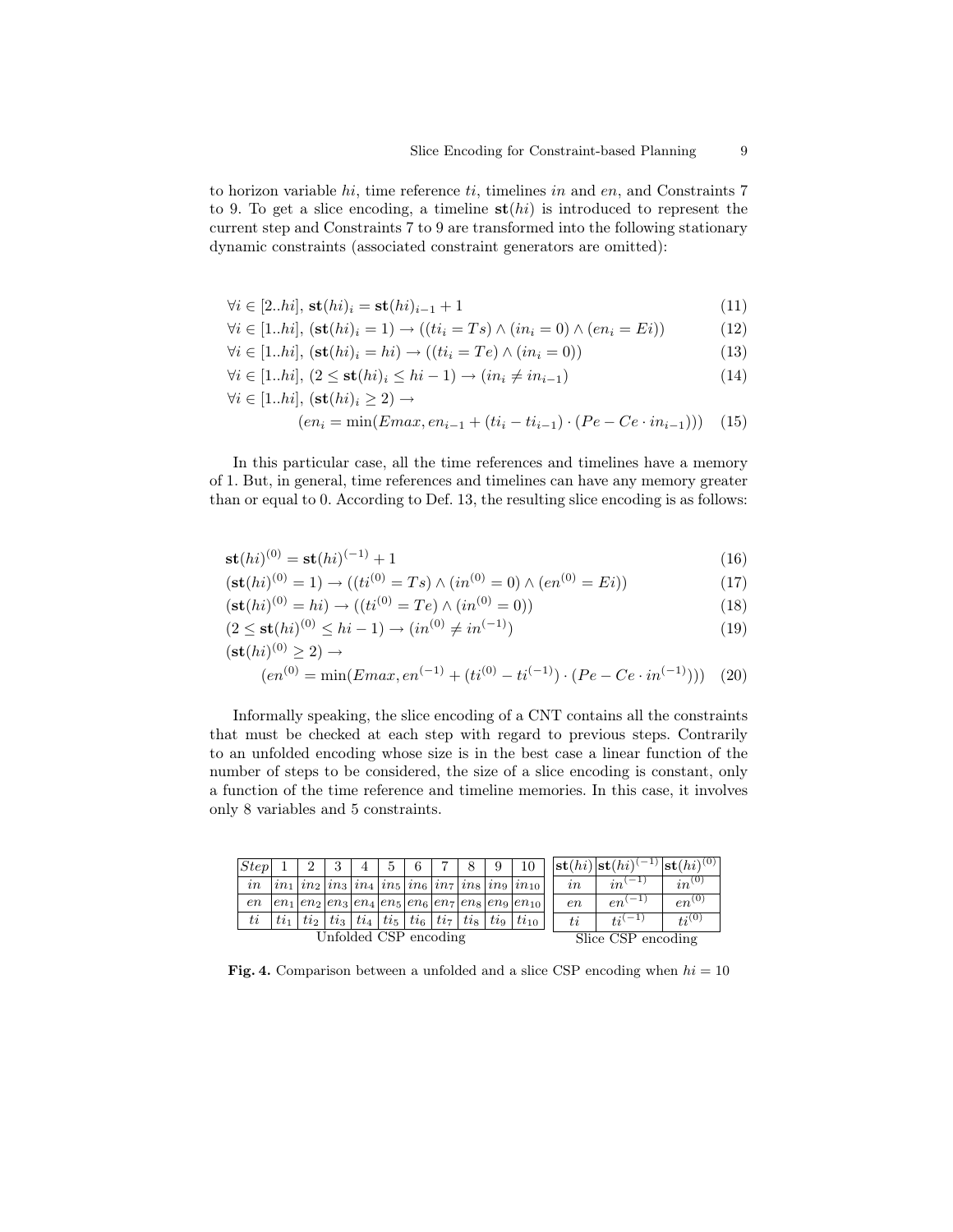#### 3.3 Extension to Other Constraints

The slice encoding presented in Sect. 3.2 works only on stationary dynamic constraints, that is on constraints that link dynamic variables that share the same horizon variable. For example, Constraint 10 in our illustrative planning problem, which links time reference to, timeline no, and timeline in in order to synchronize observations and instrument status, cannot be managed.

Fortunately, if each horizon is used by at most one time reference, it is possible to produce an automatic slice encoding (not detailed here) of so-called synchronization dynamic constraints, which use functions linking timelines having distinct time references, like  $DuringVal$ . When an horizon h is shared by two references  $t, t'$ , it is always possible to create an additional variable  $h'$ , to take  $h(t') = h'$  instead of  $h(t') = h$ , and to add constraint  $h = h'$ , so that h is used by only one time reference. As a result, it is possible to build a complete slice encoding of our illustrative planning problem and of many similar problems.

However, some constraints, such as  $allDifferent(x_i | i \in [1..h(x)])$ , remain uncovered. To deal with them, several options could be considered: to exhibit an automatic slice encoding as done with synchronization dynamic constraints, to reformulate the constraint by introducing additional variables in order to get a stationary dynamic constraint, or to come back to an unfolded encoding for x.

# 4 Reasoning and Searching on a Slice CSP Encoding

Functions 1, 2, 3, and 4 show the pseudo-code of an algorithm able to reason and to search on a slice encoding of any stationary CNT.

| <b>Algorithm 1:</b> Main function                                                                         |  |  |  |  |  |
|-----------------------------------------------------------------------------------------------------------|--|--|--|--|--|
| $1 \ N = \langle V, CS, T, X, CD \rangle$ a stationary CNT, with H the set of horizon variables           |  |  |  |  |  |
| 2 sliceSolve $(N)$                                                                                        |  |  |  |  |  |
| 3 begin                                                                                                   |  |  |  |  |  |
| $slV \leftarrow V \cup \{x^{(-k)}   (x \in T \cup X) \wedge (k \in [0m(x)])\}$<br>$\overline{\mathbf{4}}$ |  |  |  |  |  |
| $ slC \leftarrow CS \cup \{c^{(0)}   c \in CD\}$<br>$\mathbf{5}$                                          |  |  |  |  |  |
| $A \leftarrow \{\}$<br>6                                                                                  |  |  |  |  |  |
| for each $h \in H$ do $\mathbf{D}(st(h)^{(0)}) \leftarrow \{1\}$<br>$\overline{7}$                        |  |  |  |  |  |
| $(slV, slC, A) \leftarrow \text{propagateAndShift}(N, slV, slC, A)$<br>8                                  |  |  |  |  |  |
| return recSolve $(N, slV, slC, A)$<br>9                                                                   |  |  |  |  |  |
| end<br>10                                                                                                 |  |  |  |  |  |

The main function *sliceSolve* automatically creates the slice encoding from the definition of the static and dynamic constraints, launches the system by setting to 1 the value at slice 0 of the step variable associated with each horizon variable, then calls functions *propagateAndShift* and *recSolve*.

Function recSolve is a standard depth-first tree search algorithm. The only restriction is that variables on which to branch must be either static variables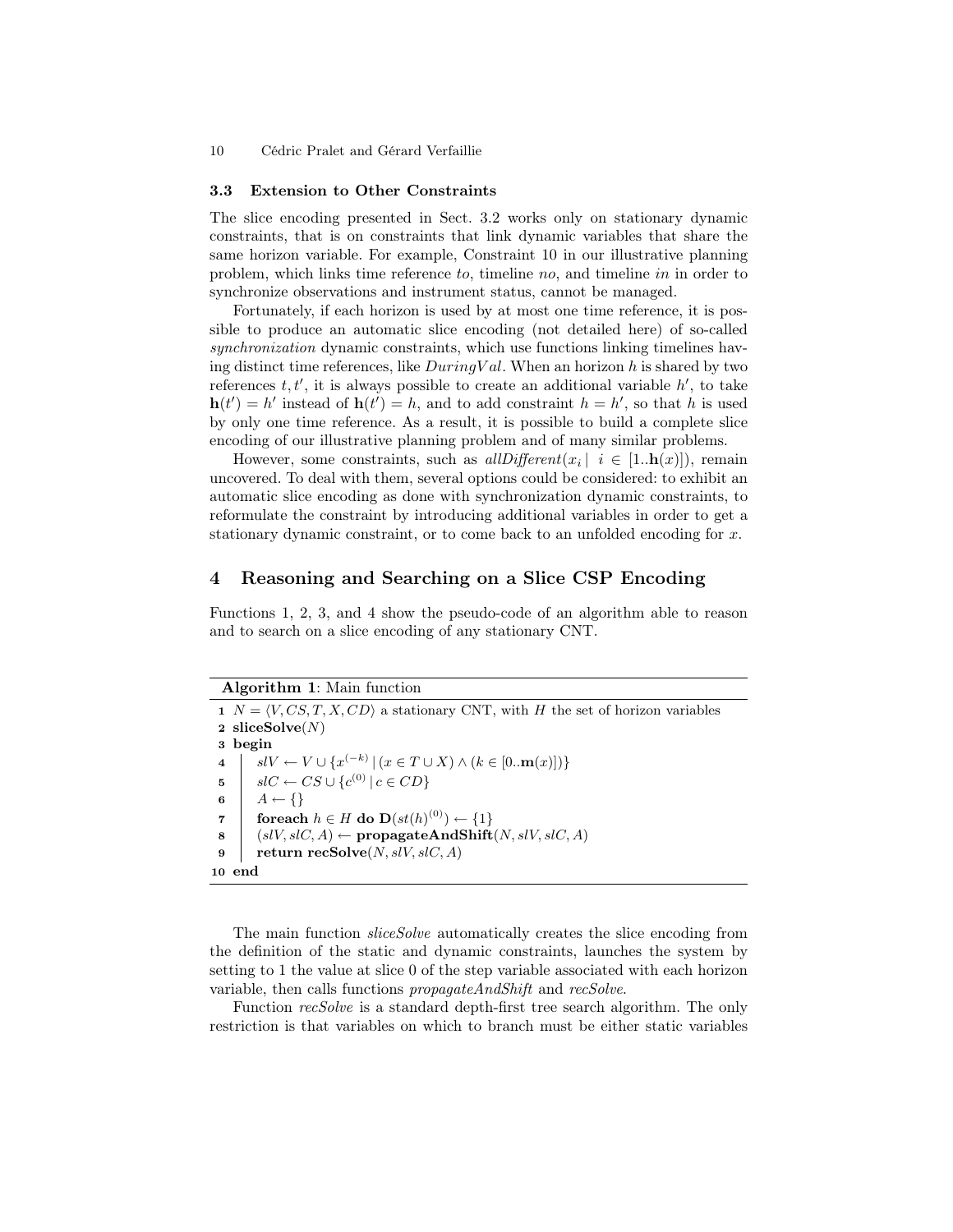Algorithm 2: Recursive search function

|                | 1 recSolve $(N, slV, slC, A)$                                                                                                                                      |
|----------------|--------------------------------------------------------------------------------------------------------------------------------------------------------------------|
|                | 2 begin                                                                                                                                                            |
| 3              | $nasV \leftarrow \{v \in V   ( \mathbf{D}(v)  > 1) \}$                                                                                                             |
| $\overline{4}$ | $nadV \leftarrow \{x^{(0)}   (x \in T \cup X) \wedge ( \mathbf{D}(x^{(0)})  > 1) \wedge (\mathbf{st}(\mathbf{h}(x))^{(0)} \leq \min(\mathbf{D}(\mathbf{h}(x))))\}$ |
| 5              | $naV \leftarrow nasV \cup nadV$                                                                                                                                    |
| 6              | if $(naV = \varnothing)$ then                                                                                                                                      |
| 7              | return $A.\{(v,a)   v \in V, a \in \mathbf{D}(v)\}\)$                                                                                                              |
| 8              | else                                                                                                                                                               |
| 9              | $(A'', opt) \leftarrow (null, +\infty)$                                                                                                                            |
| 10             | choose $v \in naV$ and a partition $\{d_1, d_2\}$ of $\mathbf{D}(v)$                                                                                               |
| 11             | for $i = 1$ to 2 do                                                                                                                                                |
| 12             | $\mathbf{D}(v) \leftarrow d_i$                                                                                                                                     |
| 13             | $(s\ell V', s\ell C', A') \leftarrow \text{propagateAndShift}(N, s\ell V, s\ell C \cup \{obj < opt\}, A)$                                                          |
| 14             | if $(\forall v' \in slV',  \mathbf{D}(v')  > 0)$ then $A' \leftarrow \text{recSolve}(N, slV', slC', A')$                                                           |
| 15             | if $(A' \neq null)$ then $(A'', opt) \leftarrow (A', A'[obj])$                                                                                                     |
| 16             | return $A''$                                                                                                                                                       |
| 17 end         |                                                                                                                                                                    |

or dynamic variables at slice 0 when the minimum value in the domain of the associated horizon variable makes this slice mandatory. This allows the search to be performed systematically forward.

```
Algorithm 3: Propagate and shift function
 1 propagateAndShift(N, slV, slC, A)2 begin
 3 (s, l, s, l, c) \leftarrow \text{propagate}(s, l, s, l, c)4 \mid shift \leftarrow true5 while ((\forall v \in slV, |\mathbf{D}(v)| > 0) \wedge shift) do
 6 | shift \leftarrow falseshH ← {h ∈ H |(∀x ∈ X ∪ T | h(x) = h, |D(x
(0))| = 1) ∧ (st(h)
(0) 7 ≤
           \min(D(h)))\}8 if (shH \neq \emptyset) then
 9 foreach h \in shH do (s/V, s/C, A) \leftarrow shift(N, h, s/V, s/C, A)(slV, slC) \leftarrow \textbf{propagate}(slV, slC)10 | shift \leftarrow true11 return (slV, slC, A)12 end
```
Function propagateAndShift alternates classical propagations and shifts. Shifts occur on a horizon variable h each time all the associated dynamic variables at slice 0 are assigned and the minimum value in the domain of  $h$  makes a shift mandatory (the horizon is not reached yet).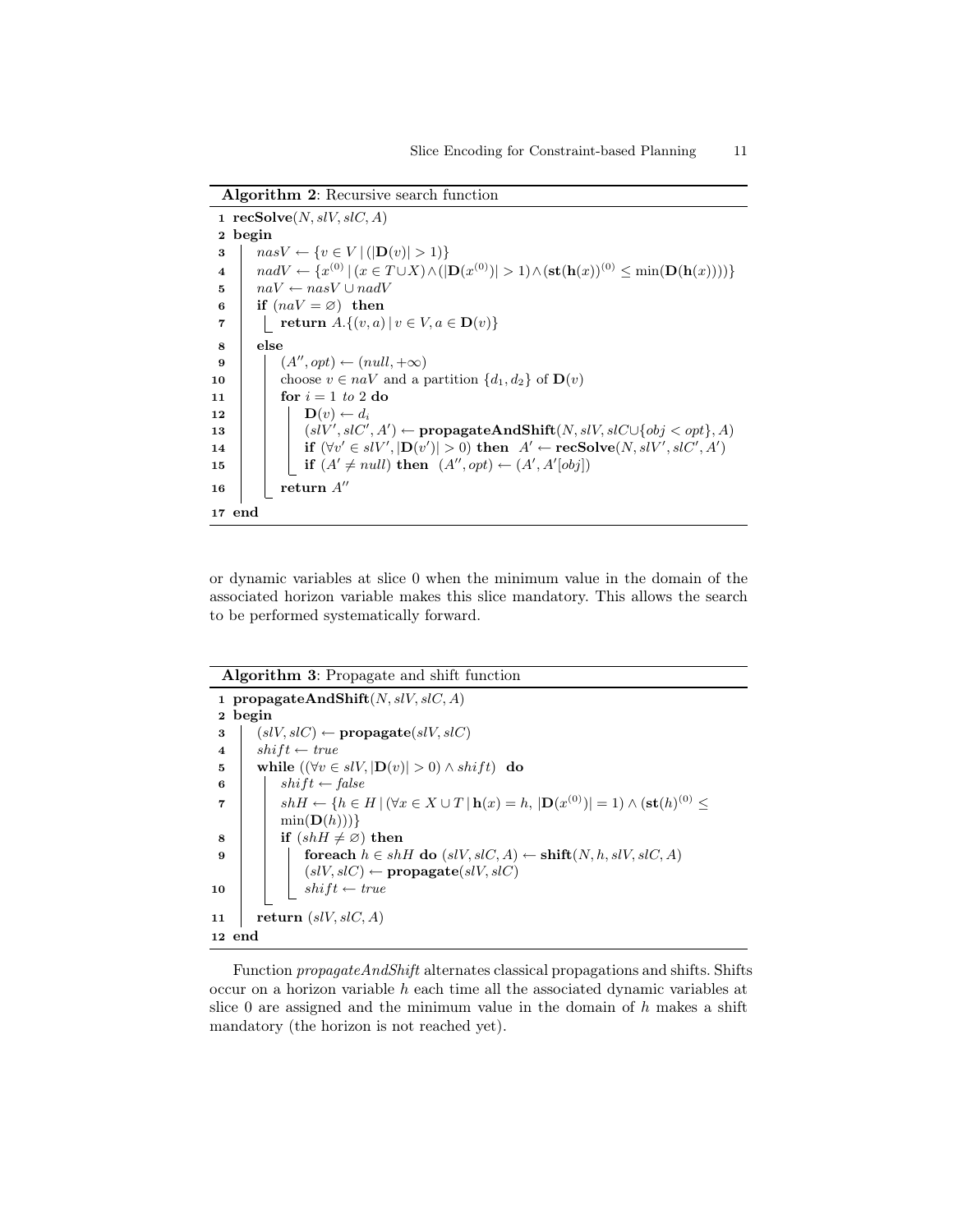|                         | 1 shift(N, h, slV, slC, A)                                    |  |  |  |  |  |  |
|-------------------------|---------------------------------------------------------------|--|--|--|--|--|--|
|                         | 2 begin                                                       |  |  |  |  |  |  |
| 3                       | foreach $c \in CD   h(c) = h$ do                              |  |  |  |  |  |  |
| $\overline{\mathbf{4}}$ | $slC \leftarrow slC \cup \{ \textbf{project}(c^{(0)}, V) \}$  |  |  |  |  |  |  |
| 5                       | reinit(c)                                                     |  |  |  |  |  |  |
| 6                       | for each $x \in X \cup T \mid h(x) = h$ do                    |  |  |  |  |  |  |
| 7                       | $A \leftarrow A. \{(x_{\mathbf{St}(h)^{(0)}}, x^{(0)})\}$     |  |  |  |  |  |  |
| 8                       | for $k = m(x)$ to 1 do $D(x^{(-k)}) \leftarrow D(x^{(-k+1)})$ |  |  |  |  |  |  |
| 9                       | $\mathbf{D}(x^{(0)}) \leftarrow \mathbf{D}(x)$                |  |  |  |  |  |  |
| 10                      | return $(s\ell V, slC, A)$                                    |  |  |  |  |  |  |
| 11                      | end                                                           |  |  |  |  |  |  |

As for function shift, it handles changes to be performed on the slice encoding when shifting. First, each dynamic constraint is projected to take into account the assignment of dynamic variables before forgetting it. For example, let us assume a constraint  $x^{(0)} \leq v$  where x is a timeline and v a static variable. Let us assume that x must be shifted and that  $x^{(0)} = 3$ . Constraint  $3 \leq v$  must be posted before shifting the slice encoding. Second, dynamic variable assignments at slice 0 are recorded and shifting operations are performed. Note that, due to the shifting operations, the domain of a dynamic variable  $x^{(-k)}$  may decrease or increase. This contrasts with classical CSP solving where variable domains can only decrease along a search branch.

To make things more concrete, we show in Fig. 5 an example of execution of the algorithm previously described on a very small instance of the slice encoding defined by Constraints 16 to 20 in Sect. 3.2. We assume the following data:  $Ts = 0, Te = 8, N = 1, Ts[1] = 5, Te[1] = 6, \Delta on = 3, Pe = 0.5, Ce = 1.5,$  $E_i = 4$ ,  $Emin = 2$ , and  $Emax = 10$ . In fact, there is only one candidate observation which requires the instrument to be on at least over the interval [2..6]. Figures 5a and 5b show the slice encoding and the initialization. Figures 5c to 5e show an alternation of propagations and shifts. Figure 5f shows a branching choice followed by another alternation of propagations and shifts (Figs. 5g to 5i) which ends with inconsistency detection (there is not enough energy to switch on the instrument). After a backtrack (Fig. 5j) followed by an alternation of propagations and choices (Figs. 5k to 5m), a solution is found (the instrument is not switched on and the candidate observation is not performed).

It can be proved that, if all domains are finite (including the domains of the horizon variables), then this algorithm terminates and returns an optimal solution when the CNT is consistent and no solution when it is inconsistent. The key to the proof is the fact that, thanks to the forward approach, for each stationary dynamic constraint of the form  $\forall i \in [\mathbf{m}(c) + 1..\mathbf{h}(c)], c_i$ , the algorithm guarantees at each step the satisfaction of the constraint  $\forall i \in [\mathbf{m}(c) + 1..\mathbf{st}(\mathbf{h}(c))^{(0)}], c_i$ .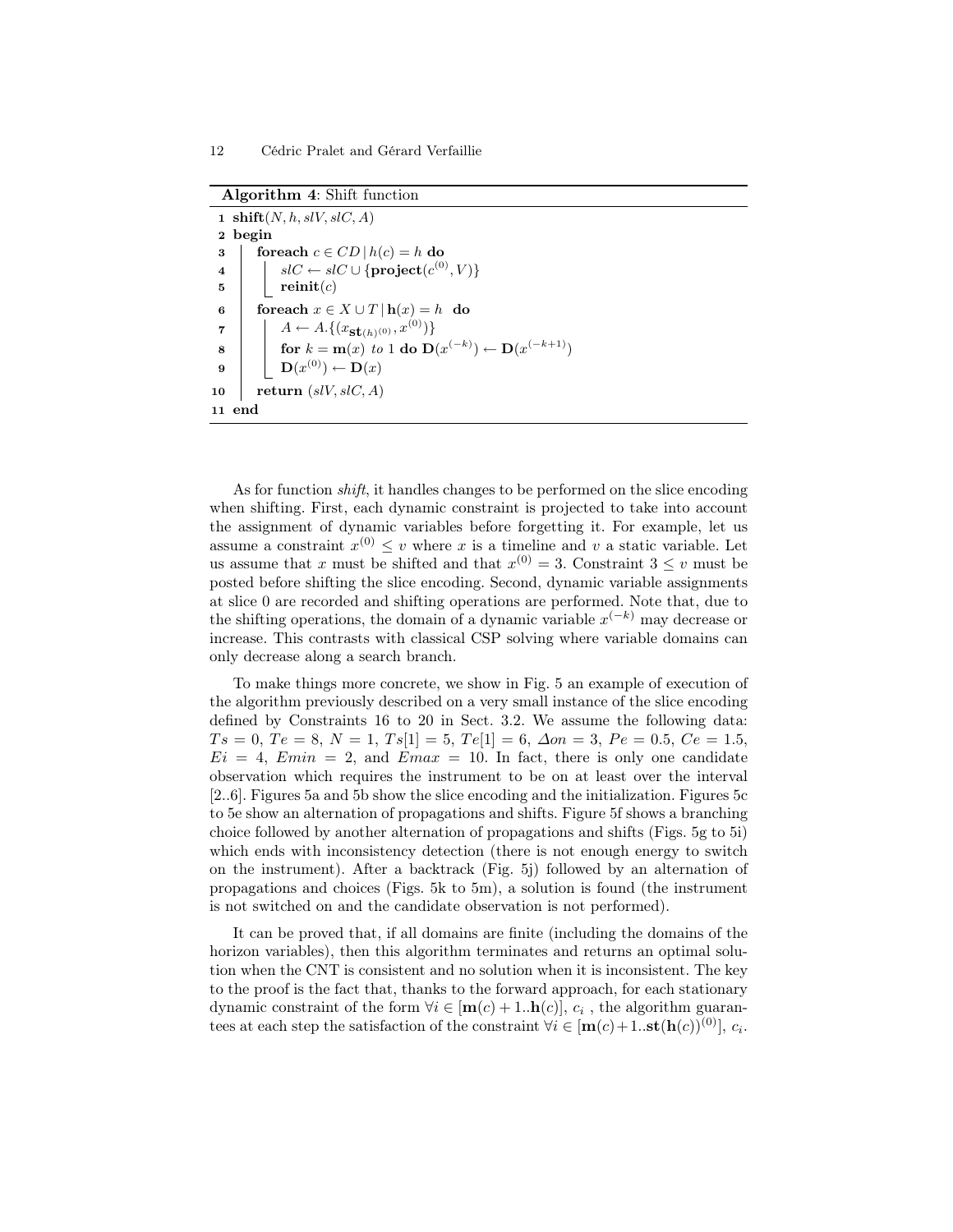

Fig. 5. An example of execution of the algorithm (st stands for  $\textbf{st}(hi)$ )

# 5 Experiments

The algorithm defined in Sect. 4 has been implemented in a CNT solver called SCOT (Solver for Constraints On Timelines) developed on top of the Choco2 constraint solver (http://choco-solver.net). The implementation includes the management of synchronization dynamic constraints. As SCOT can handle unfolded and slice encodings of a same CNT, we are able to compare both approaches. Experiments were run on a SunUltra45, 1.6GHz, 1GBRAM.

Figure 6 shows the memory and time consumed by CSP creation on three planning problems of the International Planning Competition. The time limit was of 30 minutes. Unsurprisingly, results show the dramatic impact of a slice encoding. On the third problem, which involves synchronization constraints, an unfolded encoding cannot be produced within the time limit except for two instances, whereas a sliced encoding can be built for all instances.

Figure 7 shows the anytime quality profiles, i.e. the way plan quality evolves with cpu-time, on three instances of the second problem (satellite-time). On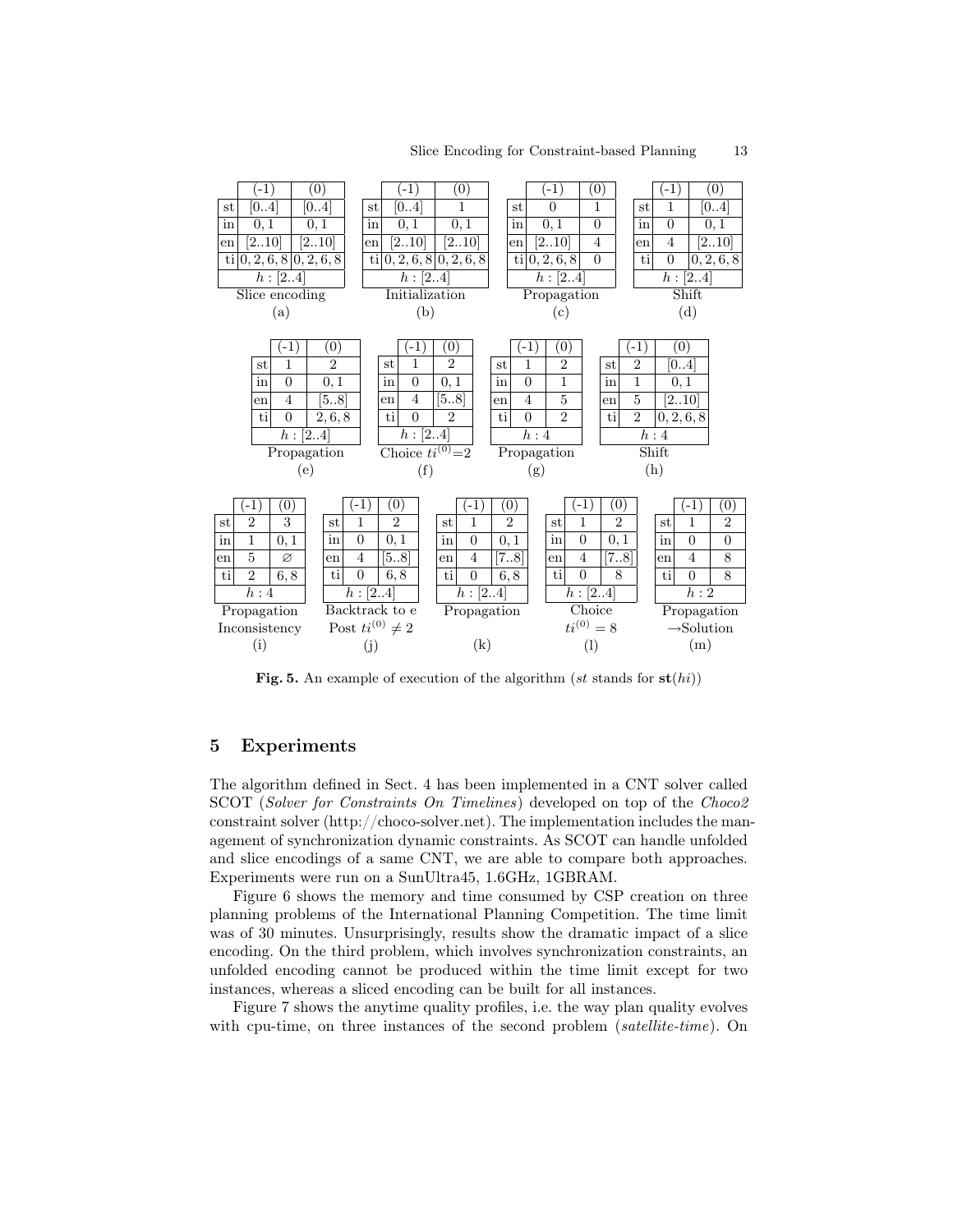

Fig. 6. CSP creation (first row: memory; second row: time)

these instances, plan quality corresponds to the makespan, to be minimized. The profiles include the time necessary to create the problem. Search algorithm parameters used are the same for both encodings. Again, results show the positive impact of the slice encoding. On the three instances, the algorithm working on a slice encoding is already producing good quality solutions when the same algorithm working on an unfolded encoding is still creating the CSP. However, the search with a slice encoding can start faster than the search with an unfolded encoding but be overtaken by the latter one. This is due to contradictory effects of the slice encoding: it generates smaller problems, but it limits lookahead propagation and can result finally in a slower search. To make up for this negative effect, slice encodings with limited look-ahead could be considered.

The comparison of SCOT with other planners is out of the scope of this paper and can be found in [13].



Fig. 7. Evolution of the makespan (y-axis) with cpu-time in seconds (x-axis)